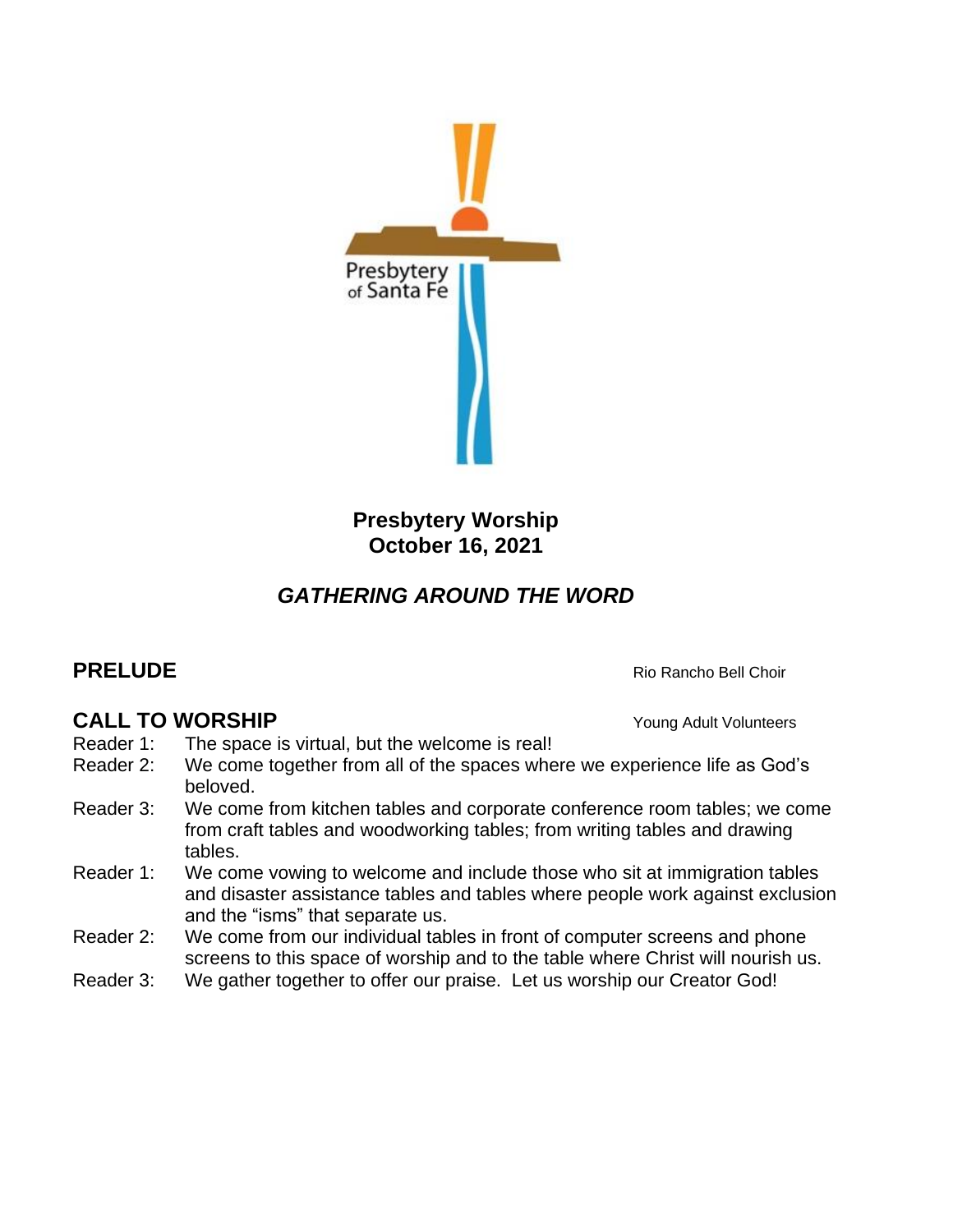

TEXT and MUSIC: Marty Haugen, 1979

Text and Music © 1982 GIA Publications, Inc.

**GATHER US IN** 10.9.10.10.D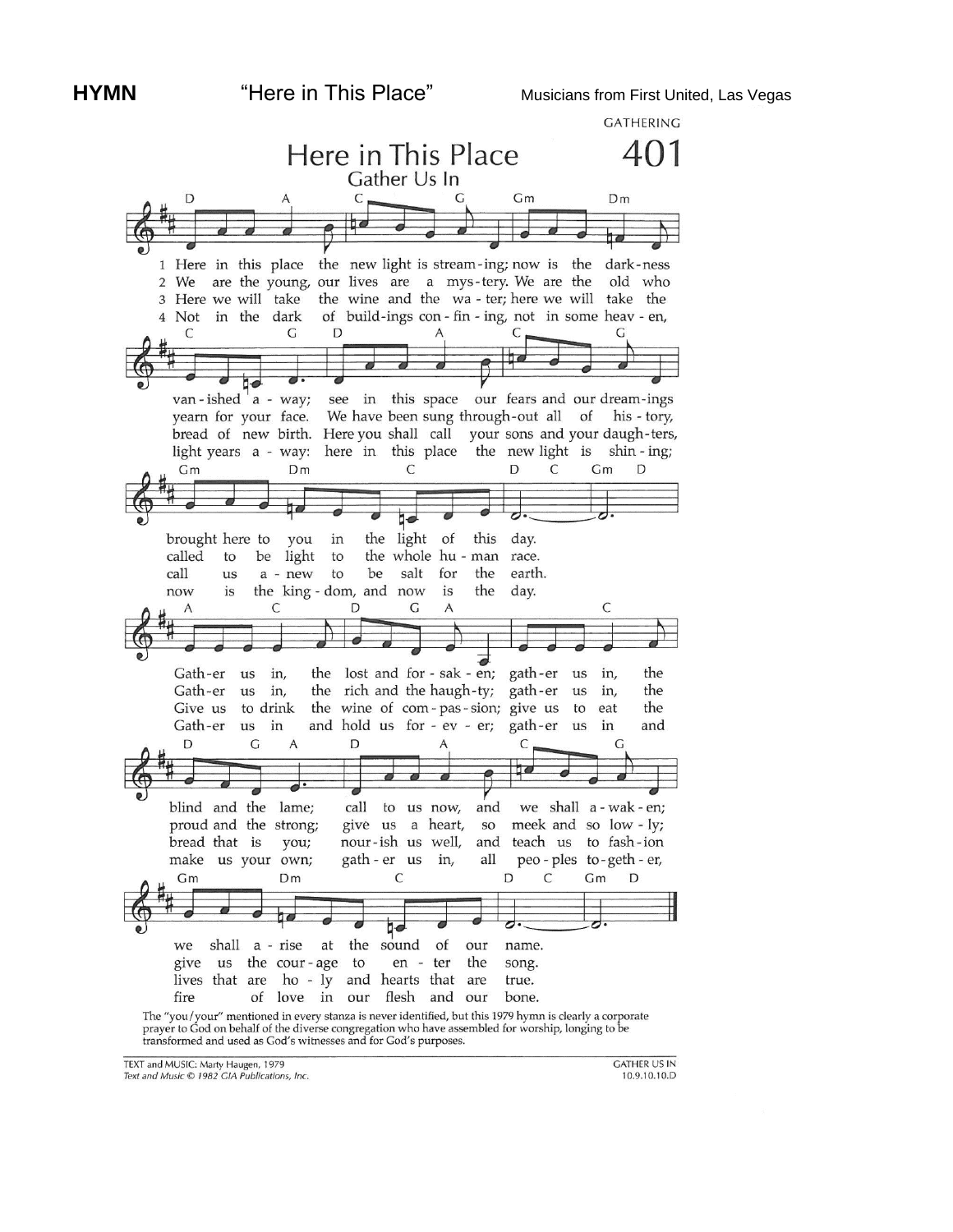### **PRAYER OF CONFESSION** the Rev. Andrew Black, First Pres Santa Fe

**Ever-present God, we have seen strange things this past 20 months: our worship has changed, our ability to gather has changed, and we are longing for an end to this strangeness. Sometimes we feel paralyzed by the uncertainty, or the numbness, or the sheer fatigue of it all. We see loved ones and strangers suffering, near and far, and don't know what to do. Have mercy on us when we fail to act as you call us to: loving our neighbors as ourselves. Have mercy on us when we act out of fear instead of faith. Hear now our personal confessions in the silence…**

*(time for silent confessions)*

**Give us courage to bring to you all that needs healing in our world, no matter what roofs we have to tear apart, so that together we might get up and walk into the good future you have for us. Amen.**

## **ASSURANCE OF PARDON**

### *PROCLAIMING THE WORD*

### **PRAYER FOR ILLUMINATION** The Rev. Kathy Westmoreland, Moderator

<sup>17</sup> One day, while he was teaching, Pharisees and teachers of the law were sitting near by (they had come from every village of Galilee and Judea and from Jerusalem); and the power of the Lord was with him to heal.[\[f\]](https://www.biblegateway.com/passage/?search=Luke+5&version=NRSV#fen-NRSV-25117f) 18 Just then some men came, carrying a paralyzed man on a bed. They were trying to bring him in and lay him before Jesus;[\[g\]](https://www.biblegateway.com/passage/?search=Luke+5&version=NRSV#fen-NRSV-25118g)19 but finding no way to bring him in because of the crowd, they went up on the roof and let him down with his bed through the tiles into the middle of the crowd $\text{\tiny{[h]}}$  $\text{\tiny{[h]}}$  $\text{\tiny{[h]}}$  in front of Jesus.  $^{20}\rm{W}$ hen he saw their faith, he said, "Friend, $\text{\tiny{[i]}}$  $\text{\tiny{[i]}}$  $\text{\tiny{[i]}}$  your sins are forgiven you." <sup>21</sup> Then the scribes and the Pharisees began to question, "Who is this who is speaking blasphemies? Who can forgive sins but God alone?" <sup>22</sup> When Jesus perceived their questionings, he answered them, "Why do you raise such questions in your hearts? <sup>23</sup> Which is easier, to say, 'Your sins are forgiven you,' or to say, 'Stand up and walk'? <sup>24</sup> But so that you may know that the Son of Man has authority on earth to forgive sins"—he said to the one who was paralyzed—"I say to you, stand up and take your bed and go to your home." <sup>25</sup> Immediately he stood up before them, took what he had been lying on, and went to his home, glorifying God. <sup>26</sup> Amazement seized all of them, and they glorified God and were filled with awe, saying, "We have seen strange things today."

**LECTURA** Lucas 5:17-26 Shirley Sandoval, CP, El Rito Pres, Chacon <sup>17</sup>Un día en que Jesús estaba enseñando, se habían sentado por allí algunos fariseos y maestros de la ley venidos de todas las aldeas de Galilea, y de Judea y Jerusalén. Y el poder del Señor se mostraba en Jesús sanando a los enfermos. <sup>18</sup>Entonces llegaron unos hombres que llevaban en una camilla a uno que estaba paralítico. Querían llevarlo adentro de la casa y ponerlo delante de Jesús, <sup>19</sup> pero no encontraban por dónde meterlo, porque había mucha gente; así que subieron al techo y, abriendo

## **SCRIPTURE** Luke 5:17-26